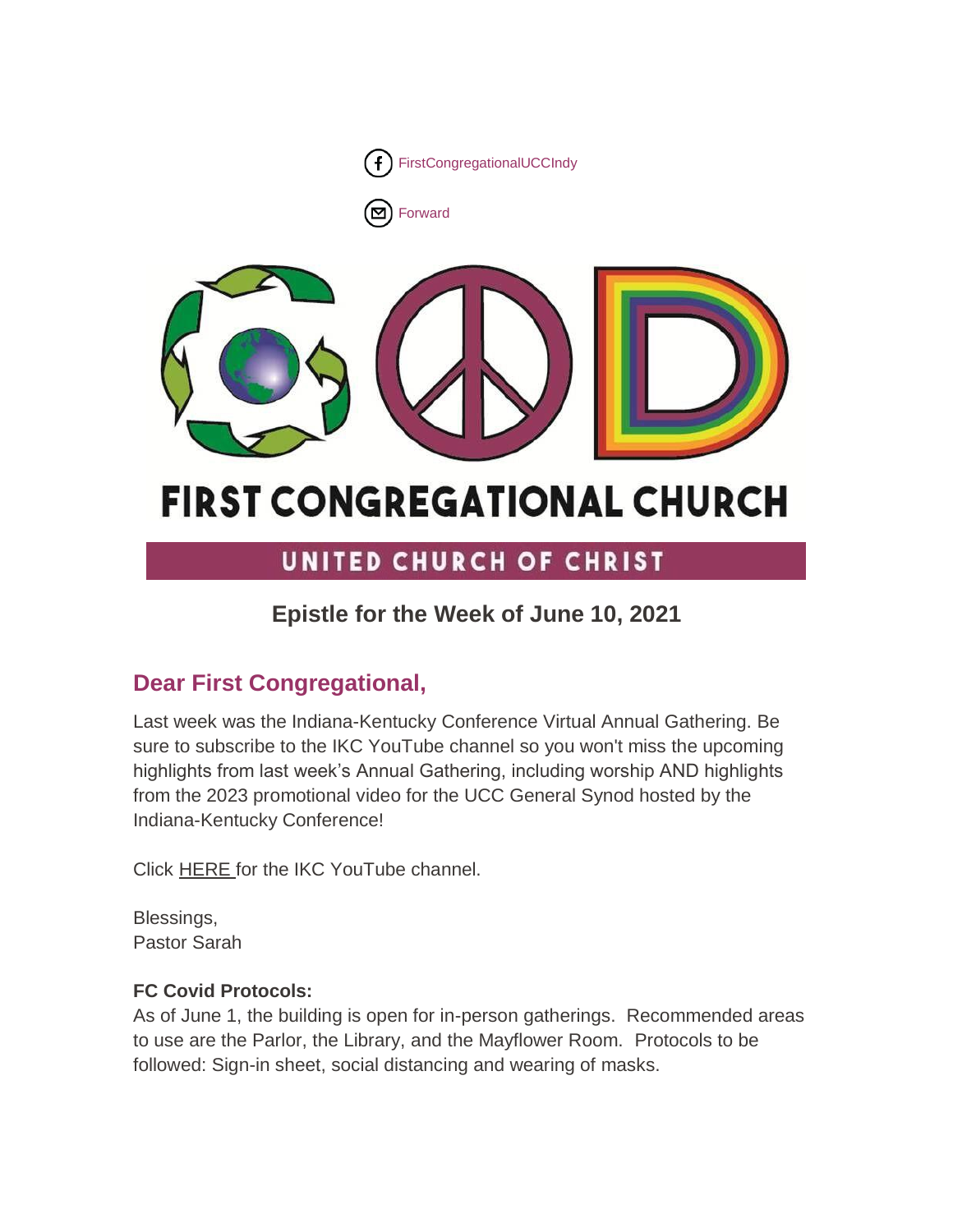The target date for in-person worship in the sanctuary is August 1, contingent upon directives or changes in health and safety guidelines stipulated by Marion County or the State. Protocols to be observed will be determined closer to August 1.



Are you ready to get back to the people and activities you love?

Your vaccination brings us one day closer to controlling the pandemic and reopening Church.

#### **Get your vaccine ASAP!**

Register at ourshot.in.gov or call 211.

# **THIS SUNDAY**

#### **Sunday Adult Education, 9:30 a.m.**

**Patio Psalms and Prayers –** On Sundays in June, grab your lawn chair and join us on the patio for an outdoor gathering time for faith formation. We will gather at 9:30, open with a welcome, read and reflect on a Psalm, share joys and concerns, and then close with prayer and the Lord's Prayer. We will wrap up by 10:15. Please join us for this time of reflection and connection. **June 13: Psalm 2**

**Sunday Worship, 11AM (YouTube, FaceBook, Dial In) Scripture:** Ezekiel 17: 22-24 **Sermon:** "Becoming Splendid"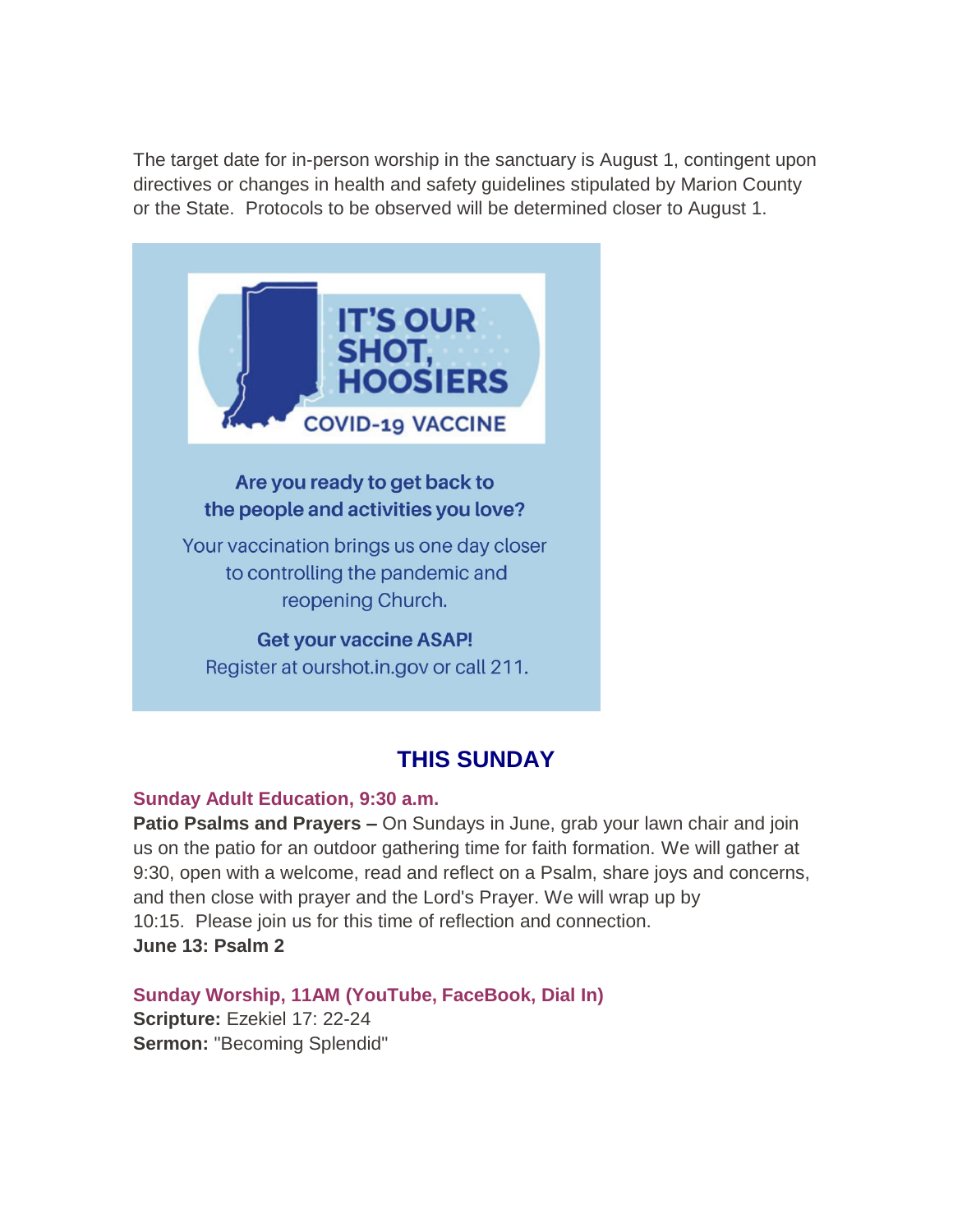#### **Thank You for Your Support of First Congregational UCC**

Please continue supporting the mission and ministries of your local church by mailing a check to the church or through online donations at <http://www.fcindy.org/online-giving/>

# **THIS WEEK AT FC**

#### **How to Access our Zoom Gatherings**

[https://us04web.zoom.us/j/9264494206?pwd=dmtWbWE5UXRBTk5pcHZlYlB0aEF](https://us04web.zoom.us/j/9264494206?pwd=dmtWbWE5UXRBTk5pcHZlYlB0aEFVUT09) [VUT09](https://us04web.zoom.us/j/9264494206?pwd=dmtWbWE5UXRBTk5pcHZlYlB0aEFVUT09)

Meeting ID: 926 449 4206Password: 7171

If you click on the URL, you should not need to enter in the Meeting ID and Password.

To dial in by phone: +1 312 626 6799, Meeting ID 926 449 4206, Password 7171.

### **TODAY!**

- **Men's Lunch at 1:00 p.m. -** For more information, please contact Dick Clough at (317) 872-3910 or Randy Walker at (317) 796-2081.
- **Spiritual Support Group at 5:00 p.m. (Zoom) -** This group openly invites anyone seeking spiritual care concerning well being. Contact Pastor Sarah at [pastorsarah@fcindy.org,](mailto:pastorsarah@fcindy.org) or 386-478-9012.

**Book Circle - Tuesday, June 15th at 1:30PM (church parlor - masks required) -** We are going to finish reading *Enrique's Journey* and also discuss book choices for the fall (We are not meeting in July and August). Contact Linda Lupton or Karen Walker with any questions.

**No More Vespers on Tuesdays -** Last summer, when we were yearning for time to be together in person, several of us enjoyed gathering together at the church on Tuesday evenings for a short Vespers service. It appears that our lives are getting busy again, and that this ministry is no longer needed. Please join us on Sunday mornings at 9:30 am for Patio Psalms & Prayers, as we look forward to being able to worship together again in the sanctuary on August 1. Thank you to those who participated, as we shared our stories, thoughts, and prayers!

**Covenant Outreach** continues through August in support of our W.I.S.E. for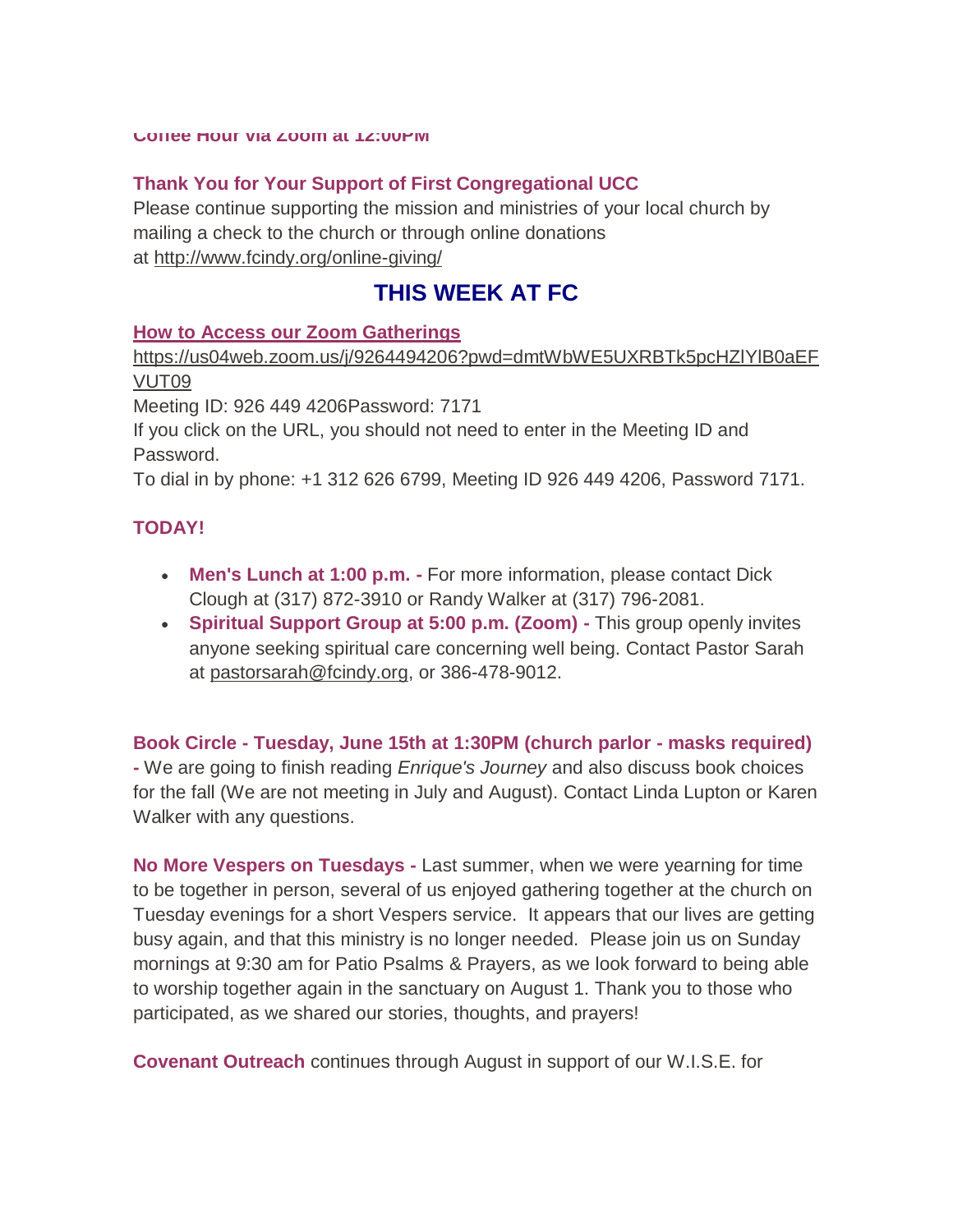Mental Health covenant. Kudos to our Mental Health Team for their efforts in advocating for mental health in both our church family and in our wider community! Check out the ministries of the Julian Center (shelter and support for victims of domestic violence), the Trevor Project (mental and emotional help for LGBTQ youth and young adults), and the UCC Mental Health Network. Generous contributions from our congregation are greatly appreciated to support these ministries. Please donate either online or with a check sent to the church designated "Covenant Outreach".

**The Mental Health Team** is seeking new members who want to become part of the team. If interested or have questions, contact Sandy Wood@ [csjlwood@att.net](mailto:csjlwood@att.net) or 317-225-6206.

# **COMING SOON**

**Juneteenth Program - Saturday, June 19th at 2PM -** Church Women United is hosting a short (30 minutes) Juneteenth zoom program with Bishop Charles A. Sheppard of First Free Will Baptist Church as the speaker - all are welcome! Click [HERE](https://mcusercontent.com/7a2e4c501545b6d78729a64a1/files/75e14fd6-d031-600f-abb6-d6837623eae9/Juneteenth.Order_of_Service.pdf) for a brief order of service. Thank you! Any questions please contact Karen Walker

### **Fun at First! BYO Picnic & Games – POSTPONED UNTIL THE FALL**

In the June Colony, Care & Connections scheduled a "Fun at First!" event for Sunday, June 13, 5-7; it was a BYO picnic & games event. We have decided to postpone this event until later this summer or fall.

**Please click** [HERE](https://mcusercontent.com/7a2e4c501545b6d78729a64a1/files/d48f69d7-e688-a3ac-b0c2-00c4dfd79cda/June_Colony_2021.01.pdf) **[t](https://mcusercontent.com/7a2e4c501545b6d78729a64a1/files/d48f69d7-e688-a3ac-b0c2-00c4dfd79cda/June_Colony_2021.01.pdf)o view the June Colony with more information and events happening this month!**

# **CONNECTION & SUPPORT**

**FC Facebook page** (click **[here](https://www.facebook.com/FirstCongregationalUCCIndy/)**)

"**First Congregational Indy Fellowship**" group on Facebook (click **[here](https://www.facebook.com/groups/521333455186422/)**).

#### **Pastoral Care**

While Pastor Sarah is away on vacation June 4 – 11, Pastor Carol may be reached for Pastoral Care needs at (317) 496-9732 or [casowle@gmail.com.](mailto:casowle@gmail.com)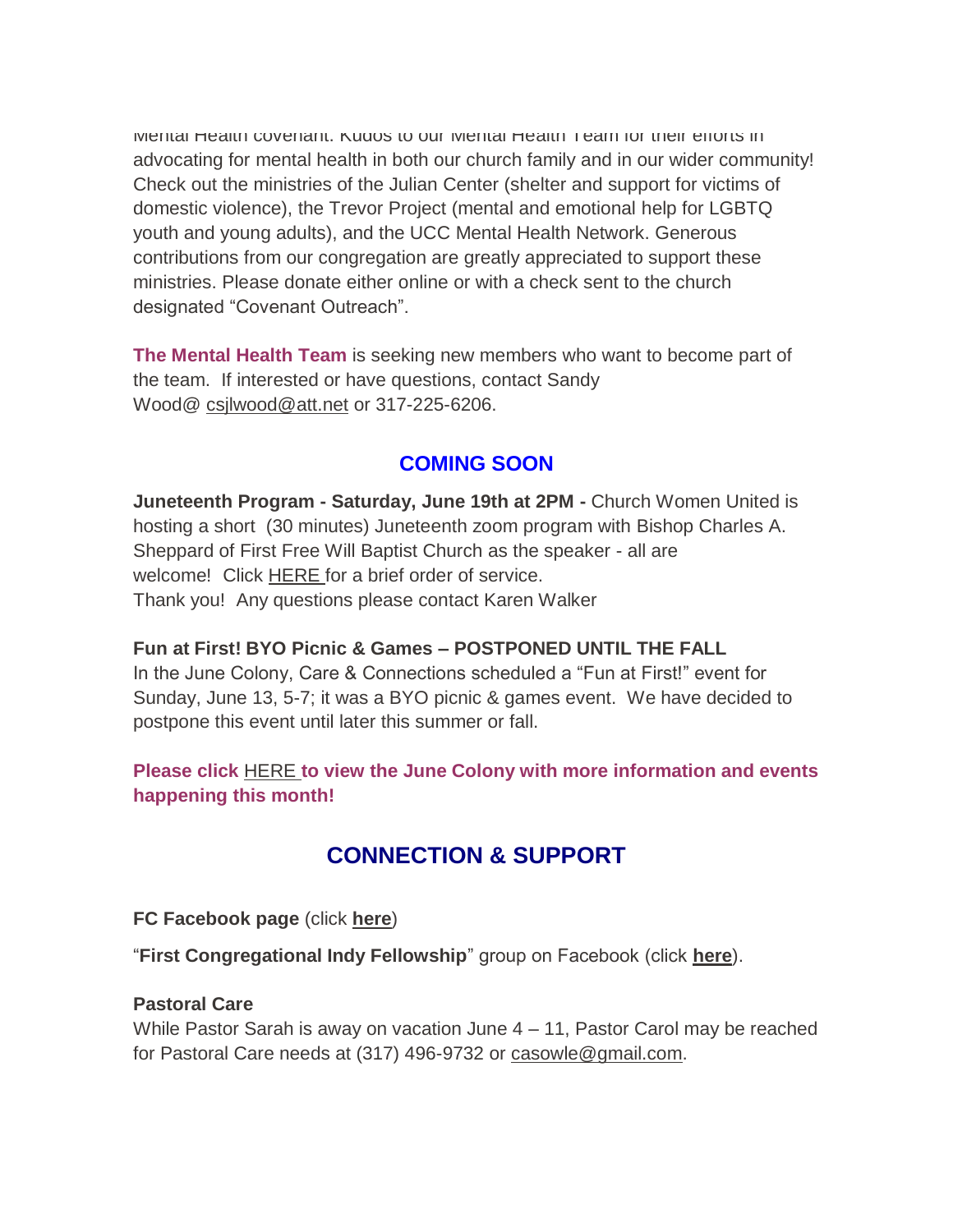After June 11th, Pastor Sarah may be reached at (386) 478-9012 or [pastorsarah@fcindy.](mailto:pastorsarah@fcindy.org)

### **Pastor Sarah's Sabbath Days: Mondays & Saturdays**

The congregation covenant with Pastor Sarah to provide 2 days per week for personal rest and family renewal. On Mondays and Saturdays, Pastor Sarah is not available unless it is a pastoral emergency. Thank you for honoring this sacred gift of Sabbath time for our Pastor and her family.

## **Additional Church Support Contacts**

Pastoral Care Associate: Pastor Carol [\(casowle@gmail.com\)](mailto:casowle@gmail.com) Office Administrator: Shannon [\(shannon@fcindy.org\)](mailto:shannon@fcindy.org) Lead Councilor: Steve Coomer [\(s.coomer@sbcglobal.net\)](mailto:s.coomer@sbcglobal.net) (Senior Councilors: Steve Coomer, Larry Eckel, Alice Rutherford)

### **Mental Health Support:**

- **Substance Abuse and Mental Health Services Administration's Disaster Distress Helpline:** 1-800-985-5990, or text "TalkWithUs" to 66746.
- **National Suicide Prevention Hotline**: 1-800-273-TALK (8255) (press 1 for veterans, 2 for Spanish)
- **National Alliance on Mental Illness (NAMI)** Information HelpLine provides information and referral services. 1-800-950-NAMI (6264) and [www.nami.org.](http://www.nami.org/)
- **The Trevor Project hotline** offers support for LGBTQIA+ youth and families struggling with mental health challenges at 1-866-4-U-TREVOR (488-7386) and [www.theTrevorProject.org](http://www.thetrevorproject.org/)

**Members in Need Fund -** The Members in Need Fund is available to support financial needs for any of our church family who find themselves in need. To request funds for you or your family, please contact Pastor Sarah by email [pastorsarah@fcindy.org](mailto:pastorsarah@fcindy.org) or cell (386) 478-9012.

## **FC Covid Protocols:**

As of June 1, the building is open for in-person gatherings. Recommended areas to use are the Parlor, the Library, and the Mayflower Room. Protocols to be followed: Sign-in sheet, social distancing and wearing of masks.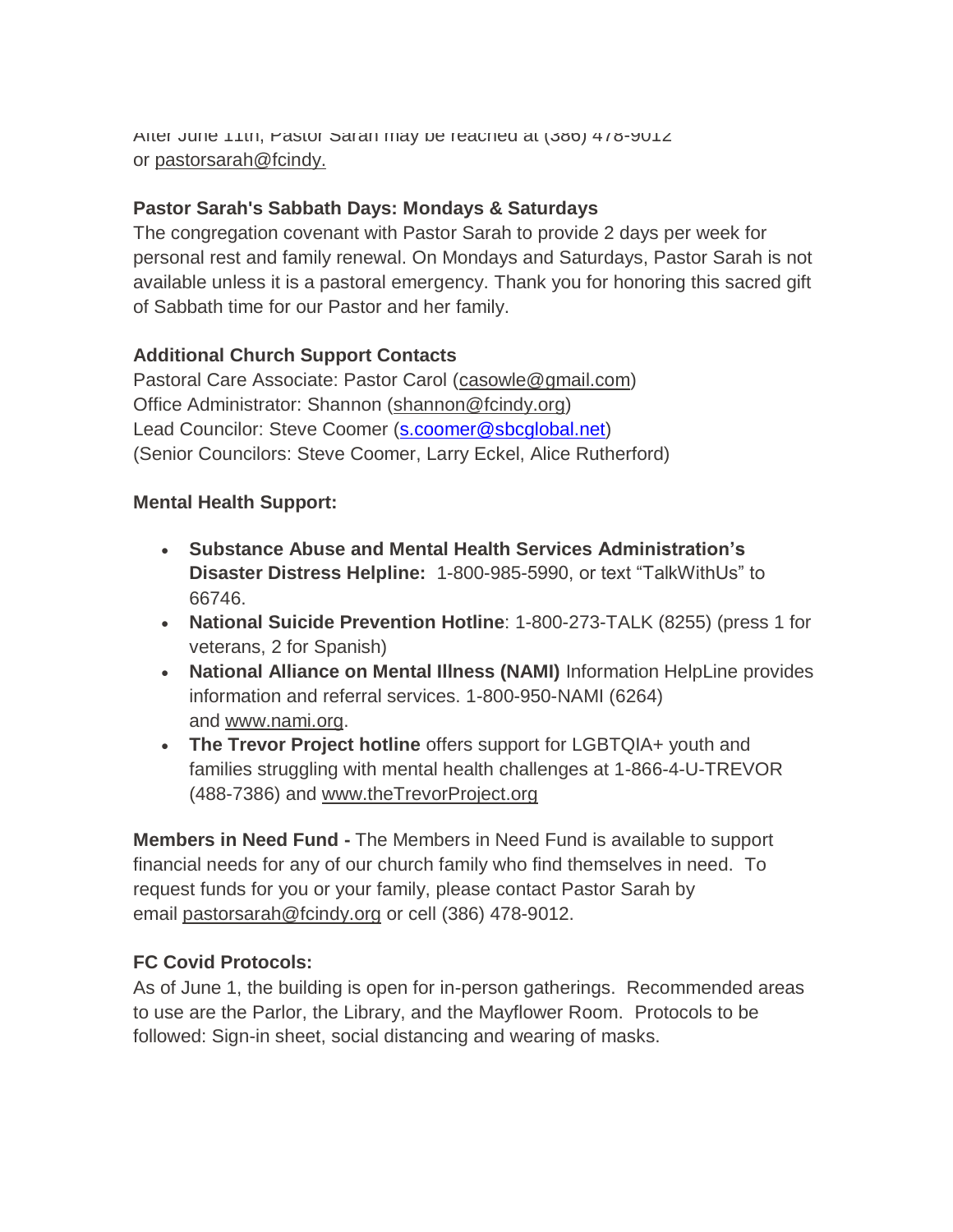The target date for in-person worship in the sanctuary is August 1, contingent upon directives or changes in health and safety guidelines stipulated by Marion County or the State. Protocols to be observed will be determined closer to August 1.

# **THIS WEEK AT FIRST CONGREGATIONAL**

## **3 Ways to Connect for Worship**

### *YOUTUBE*

<https://www.youtube.com/channel/UCWV9wqAvPiUKSkEbjaV6Zpw>

- YouTube Live broadcasts at 11am..
- Use this option for live interacting and messaging. You must have or create a user account and be logged in to message live.

### *FACE BOOK*

[https://www.facebook.com/pg/FirstCongregationalUCCIndy/posts/?ref=page\\_int](https://www.facebook.com/pg/FirstCongregationalUCCIndy/posts/?ref=page_internal) [ernal](https://www.facebook.com/pg/FirstCongregationalUCCIndy/posts/?ref=page_internal)

- The video will be posted at 11am.
- This is for viewing only. For live interacting and commenting, please use the YouTube option.

# *DIAL-IN*

- Dial **317-204-3862**
- Landline is preferred for clarity.
- If calling with a smart phone, setting your cellular setting to Wi-Fi calling will be clearer.

## **How to Access our Zoom Gatherings**

[https://us04web.zoom.us/j/9264494206?pwd=dmtWbWE5UXRBTk5pcHZlYlB0](https://us04web.zoom.us/j/9264494206?pwd=dmtWbWE5UXRBTk5pcHZlYlB0aEFVUT09) [aEFVUT09](https://us04web.zoom.us/j/9264494206?pwd=dmtWbWE5UXRBTk5pcHZlYlB0aEFVUT09)

Meeting ID: 926 449 4206

nd Password.If you click on the URL, you should not need to enter in the Meeting ID a